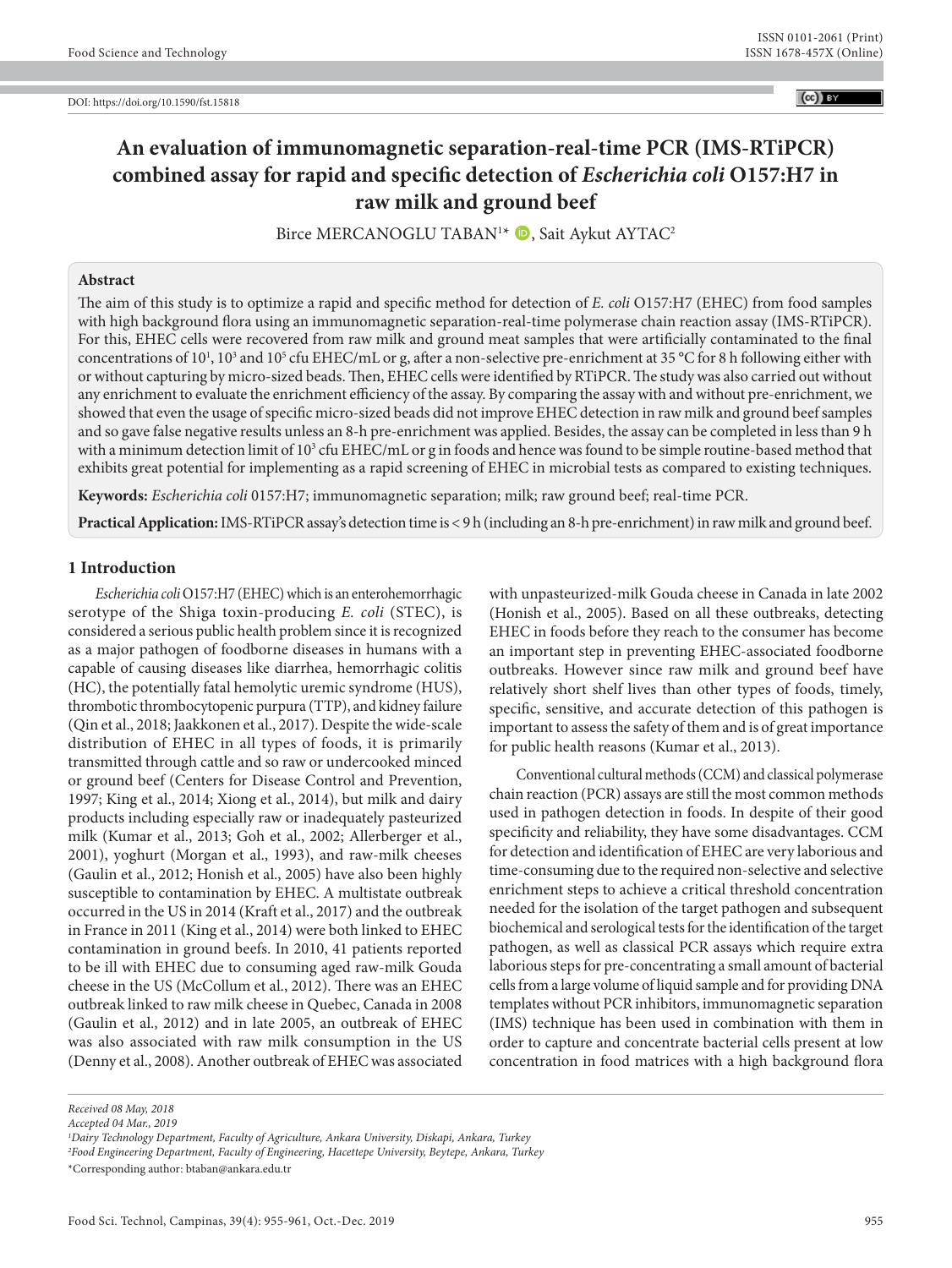to overcome these problems (Ganesh et al., 2016; Chen et al., 2014; Mercanoglu Taban & Aytac, 2009).

IMS, which is based on the specific binding of the target pathogen to the hydrophobic and magnetized surface of the uniform micro-sized beads with adsorbed antibodies, has been used for separation and concentration of the target pathogen from foods containing competitive microflora and inhibitors by shortening the time of enrichment and removing impurities (Mercanoglu & Aytac, 2006). Therefore, the integration of IMS method is used to improve the microbial analysis performance, providing concentration of the target pathogen, reducing the total analysis time required for the enrichment steps and the limits of detection, as well as eliminating the complex matrix effect of food samples and PCR inhibitors (Luo et al., 2017; Xiong et al., 2014).

Numerous rapid and specific detection methods for EHEC have been developed. Indeed, IMS is coupled with most of these techniques, primarily immunoassays (Wang et al., 2011), immunosensors (Mendonca et al., 2012), and nucleic acid-based assays (Wang et al., 2014; Zhao et al., 2010). However, there are still problems with their specificity and sensitivity. In addition, in most of these methods, there had been a need of optimization of several enrichment procedures to improve the recovery of target bacteria with IMS in complex food matrices (Weagant et al., 2011; Weagant & Bound, 2001). Hence in this study, a rapid, specific, and sensitive combined assay was optimized and developed for EHEC, comprising sequential an 8-h non-selective enrichment, followed by IMS-RTiPCR. In addition, this study demonstrated the inability of IMS-RTiPCR combined assay in detection of EHEC in raw milk and ground beef samples unless any enrichment step was used. Therefore, this study highlights the need of a rapid assay for continually monitoring the presence of EHEC in a comprehensive range of complex food matrices.

# **2 Materials and methods**

## *2.1 Bacterial strains and culture conditions*

EHEC, obtained from Dr. Doyle, Georgia University was used as the reference strain in all through the study. Pure cultures of EHEC were grown in modified tryptic soy broth (mTSB, Merck, Germany) at 35 °C for 18-24 h. Tenfold serial dilution of the reference strain was made with NaCl (0.85%) (Sigma-Aldrich, the USA) as the diluent and aliquots were taken for EHEC enumeration (cfu/mL) on CT-SMAC plates containing sorbitol MacConkey agar (Merck, Germany) supplemented with cefixime and potassium tellurite (Merck, Germany) and then incubated at 37 °C for 18-24 h. The other pure cultures of *Salmonella* spp., *Shigella* spp., *Yersinia enterocolitica*, *E. coli*, *Listeria monocytogenes*, and *Staphylococcus aureus* used in the specificity testing of the combined method, was from the culture collection of the authors.

## *2.2 Food sample preparation and non-selective enrichment*

In this study, raw milk and ground beef samples were obtained from local grocery stores and a level of artificially inoculation of 10<sup>1</sup>, 10<sup>3</sup> and 10<sup>5</sup> cfu EHEC/mL raw milk or /g of ground beef was used for testing. Non-contaminated control

samples were also prepared to determine if the background flora contained EHEC and if there were false positive results from the non-contaminated food samples. Hence; prior to the inoculation of EHEC, raw milk and ground beef samples were examined for natural contamination with EHEC by ISO 16654:2001 horizontal method (International Standard Organization, 2001) and confirmed as negative. This result was also confirmed by the result of combined assay.

Firstly, 25 grams of raw ground beef was mixed with 225 mL of buffered peptone water (BPW, Merck, Germany) and then was stomached (Seward 400 Stomacher, Norfolk, the UK) for 1 min. On the other hand; 25 mL of raw milk was mixed with 225 mL of BPW in a sterile flask. Both food samples were then inoculated with decimally diluted cultures of EHEC to the final concentrations of 10<sup>3</sup> and 10<sup>5</sup> cfu EHEC/mL, and the target bacteria were subsequently captured by superparamagnetic micro-sized beads according to the IMS procedure given below, and also after a non-selective pre-enrichment at 35 °C for 8 h. Mercanoglu & Aytac (2006) carried out another study without the usage of these micro-sized beads of which the specificity and the recovery sensitivity had been tested.

# *2.3 IMS procedure*

Standard procedure according to the Dynal Manual (Dynal, 2000) was followed throughout the separation and concentration of target bacteria from both pre-enriched and non-enriched raw milk and ground beef samples. During IMS; target bacteria, from 1 mL of samples mixed with 20 µL of bead suspension, are specifically caught onto magnetic beads coated with anti-E.coli O157 antibodies (Dynal, Norway). The bead-bacteria complexes were separated using a magnetic particle concentrator (Dynal, Norway) and washed three times with washing buffer (0.15 M NaCl, 0.01 M Na-phosphate buffer, 0.05% Tween 20; pH 7.4) to remove food debris and other microorganisms (Mercanoglu & Aytac, 2006). The beads were then resuspended in different volumes of phosphate-buffered saline according to the DNA extraction and purification method used.

# *2.4 RTiPCR assay*

Foodproof<sup>®</sup> Sample Preparation Kit I (Roche/BIOTECON Diagnostics, Germany) procedure was used (Roche/BIOTECON Diagnostics, 2007) for rapid preparation of DNAs of target bacteria from bead-bacteria complex suspensions or directly from homogenized samples after an 8-h pre-enrichment and without any enrichment. Following the extraction of DNAs from these cultures, the isolated DNAs were analyzed by RTiPCR assay by using the foodproof<sup>®</sup> E. coli O157 detection kit (Roche/BIOTECON Diagnostics, Germany) according to its recommended PCR procedures (Roche/BIOTECON Diagnostics, 2017). The RTiPCR reaction mix contains 15 µL of master mix including premixed primers and hybridization probes for sequence-specific detection and other reagents, 1 µL of convenient enzyme solution, 5 µL of sample DNA, and 1 µL of internal amplification control (IAC) for reliable interpretation of results. After mixing all these reagents, 20 µL of RTiPCR reaction mix was subjected to analysis using a real-time thermalcycler (LightCycler® carousel-based system-Roche/BIOTECON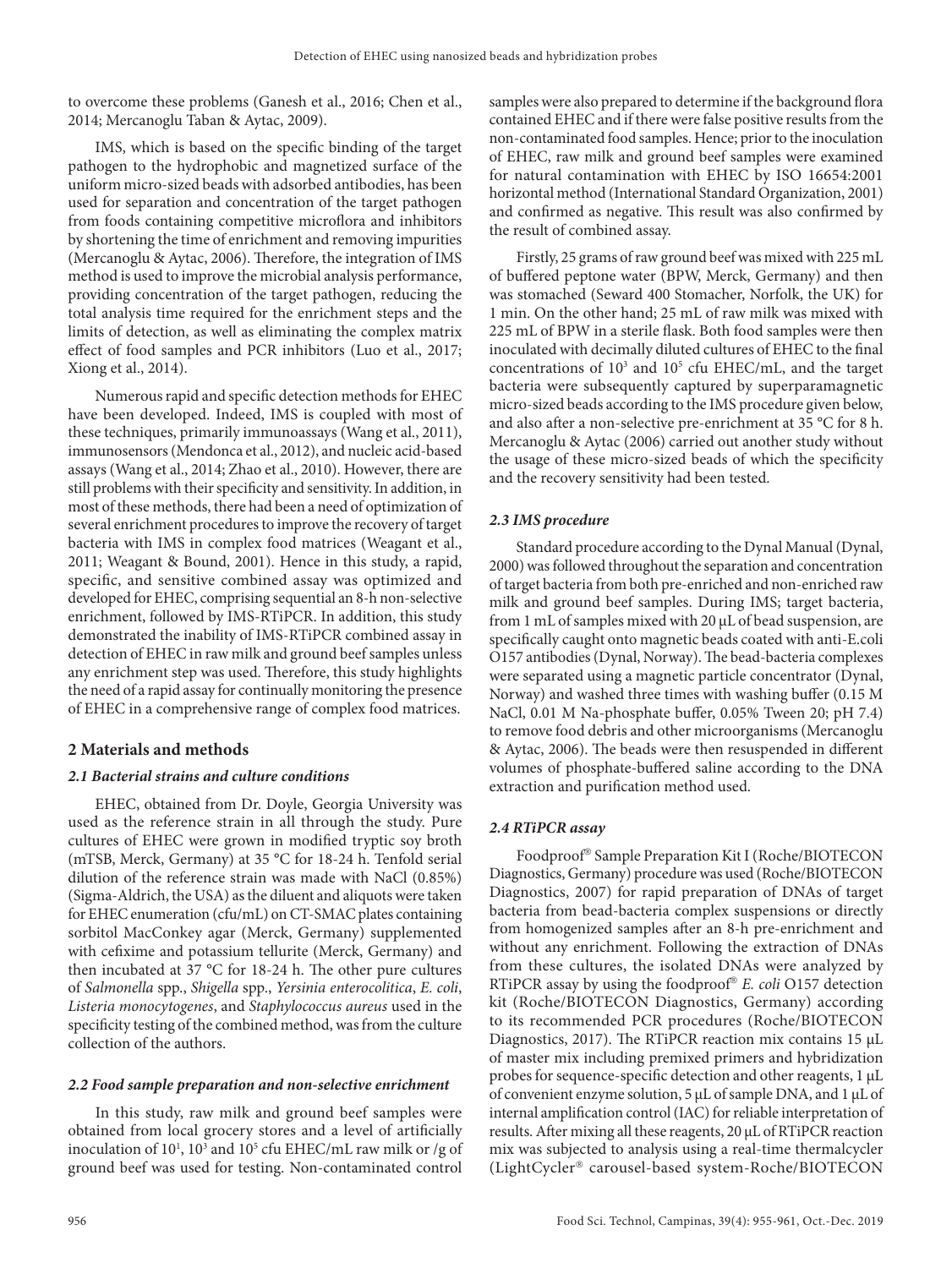Diagnostics, Germany) which was used for amplification with reaction conditions including heat denaturation at 95 °C for 10 min, and then 45 cycles at 95 °C for 0 s, annealing at 59 °C for 30 s, and extension at 72 °C for 5 s, followed by the cooling at 40 °C for 30 s (Roche/BIOTECON Diagnostics, 2017). This RTiPCR assay simultaneously amplifies and detects fragments of a gene that is located in the O antigen gene cluster of EHEC by using sequence-specific primers in a PCR. The IAC, which is a nontarget xenosequence oligonucleotide present in the same sample reaction tube, was coamplified simultaneously with the target sequence with corresponding primers and probes at the same amplification conditions used in the RTiPCR (Nordstrom et al., 2007). All the runs in this study were carried out in duplicates and in each test, DNA of pure reference strain and ultra-pure  $\rm H_2O$  served as positive and negative controls, respectively.

Real-time thermalcycler used in this study detects the amplicons through the fluorescence generated by their corresponding pair of sequence-specific hybridization probes, which are both fluorescently-labeled oligonucleotides, in real time. For each amplicon, a donor probe was labeled with a fluorescein at the 3'-end, and an acceptor probe was labeled with a real-time thermalcyler specific red fluorophore (LightCycler Red 640) at the 5'-end. During the annealing step of each PCR cycle, donor probe absorbs light from the blue light source of the real-time thermalcycler and an adjacent acceptor probe absorbs resonance energy from this donor probe, which results in fluorescence resonance energy transfer (FRET) between them. The real-time thermalcycler measures this emitted fluorescence of the thermalcyler specific red fluorophore (Roche/BIOTECON Diagnostics, 2017).

#### *2.5 Specificity and sensitivity study*

The specificity of IMS-RTiPCR combined assay was determined by using the EHEC reference strain and by pure cultures of other pathogenic bacteria such as *Salmonella* spp., *Shigella* spp., *Yersinia enterocolitica*, *Escherichia coli*, *Listeria*  *monocytogenes*, and *Staphylococcus aureus* which can likely to be found within these foods together with EHEC. Moreover; raw milk and ground beef samples that were found as EHEC-negative by ISO 16654:2001 horizontal method (International Standard Organization, 2001), were also analyzed by combined method for control. For the sensitivity analysis of the combined assay which was repeated two times, tenfold serial dilution of the reference strain was made up to a final volume of 1 mL to obtain final bacterial concentrations ranging from 10<sup>8</sup> to 10<sup>1</sup> cfu EHEC/mL. All bacterial solutions were subjected firstly to IMS and then the DNAs of each bacteria from bead-bacteria complex suspensions were prepared using Foodproof® Sample Preparation Kit I as mentioned above, and 5 mL aliquots from each isolated DNA was subjected to RTiPCR amplification.

## **3 Results and discussion**

# *3.1 Specificity and sensitivity performance of IMS-RTiPCR assay*

The specificity of the combined assay is a function of both IMS method and RTiPCR assay. The absorbed antibodies of the micro-sized beads specifically targets the somatic antigen of EHEC and RTiPCR primers and probes target the fragments of a gene located in the O antigen gene cluster of EHEC. To confirm the specificity of IMS-RTiPCR combined assay for EHEC detection, other pathogenic strains, which are common foodborne bacteria, were subjected to the same IMS-RTiPCR combined assay. As seen in Figure 1, the results showed that the combined assay has high specificity for detection of EHEC cells since the pathogens other than the target bacteria did not give any positive, specific EHEC amplification signal even they were likely to be captured by the micro-sized beads. In addition; no amplification signal was observed in the study with non-contaminated raw milk and ground beef samples. This result correlates with and confirms the result of ISO 16654:2001 horizontal method (International Standard Organization, 2001). For the sensitivity of the combined assay, the lowest dilution of the reference strain that consistently



**Figure 1**. Specificity of the IMS-RTiPCR combined assay. Blue graphic: EHEC; Green graphic: Other pathogenic strains.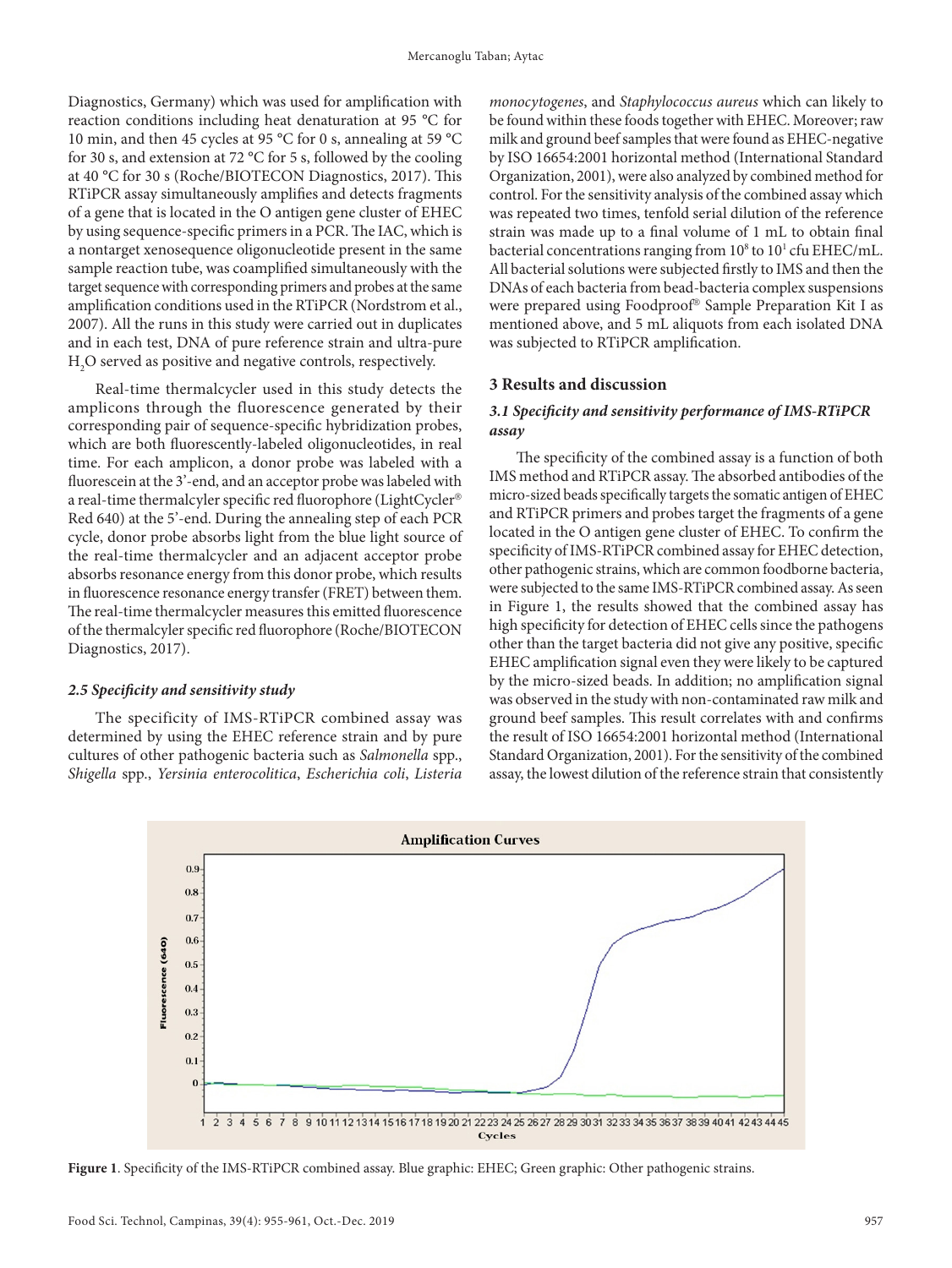produced an amplified signal was taken as the limit of detection. The minimum detection limit of EHEC in pure cultures was found as  $10^1$  cfu EHEC/mL (data not shown).

### *3.2 Detection of EHEC in artificially contaminated raw milk and ground beef samples by IMS-RTiPCR assay (with and without a pre-enrichment)*

With artificially contaminated raw milk and ground beef samples, the combined assay did not detect any EHEC cell unless a pre-enrichment was applied. This may be due to both the complexity of food matrices and high levels of natural microflora or to the capture efficiency (CE) of the micro-sized beads. In other words; both food matrices potentially include high levels of natural microflora which undoubtedly interfered with isolation and detection, in addition to the high contents of many milk- and meat-associated inhibitors, fat particulates and proteins that might both entrap the low amounts of target pathogen and interfere with the antibody or the bacterial surface causing the blockage of formation of bead-bacteria complexes (Fedio et al., 2011; Fu et al., 2005). Besides, since the Brownian movement of specific antibodies immobilized on these micro-sized beads is weak, the efficiency of the immunologic reaction between these specific immobilized antibodies and epitopes on the surface of the target bacteria appears to be rather poor than the ones of free antibodies in a large separation volume. To overcome this weakness and to ensure high CE of the micro-sized beads to the target bacteria, a large amount of antibodies and beads could be used in a large-volume IMS (Fedio et al., 2011). However; the practical application of large-volume IMS is limited due to its very high cost (Luo et al., 2017). Previous studies also reported that both the binding capacity of the beads (Jeníková et al., 2000) and the final amplification signal of the real-time PCR assay (Fu et al., 2005) were decreased significantly when detection was performed with high fat content ground beef. Aydın et al. (2014) also concluded that the sensitivity of IMS coupled with tyramide signal amplification assay without using any enrichment step was decreased two- to fivefold compared to the results of the study done with pure cultures, to the detection limits of  $2.5 \times 10^2$  and  $10^2$  cfu EHEC/mL-g in ground beef and milk samples respectively, due to the food matrix effect. Likewise in our study, the number of bacteria directly captured from food samples by IMS method could not support RTiPCR amplification even when the amount of target bacteria was  $10^{1}$ - $10^{5}$  cfu EHEC/mL or g in all food samples. Herewith, a pre-enrichment was applied as a very necessary step for EHEC detection before the combined assay in order to overcome these problems and to increase the sensitivity of detection since it also supports the growth rate and so the final cell concentration of freeze-injured EHEC cells in these foods (Lionberg et al., 2003). Similar to our study; Weagant et al. (2011) reported that 0.1-0.3 cfu *E. coli*/g in artificially inoculated alfalfa sprouts gave an amplification signal when if IMS method used only after a 5-h enrichment time. According to the results of another study done with IMS followed by loop-mediated isothermal amplification (LAMP), the combined assay captured and detected a bacterial concentration as low as  $3\times10^{1}$  cfu/mL from the meat samples within a 6-h total analysis time when if a 4-h short pre-enrichment was applied (Qin et al., 2018). On the contrary; Fu et al. (2005), who firstly combined IMS and RTiPCR for detection of EHEC, found the

minimum detection limit of IMS-RTiPCR combined assay as  $< 5 \times 10^2$  cells/mL for EHEC suspensions in buffer and as  $1.3 \times 10^4$  cells/g in ground beef without using any enrichment step within an 8-h total analysis time. This was also an acceptable rapid assay, but the detection limit of EHEC is higher than our minimum detection limit.

IMS-RTiPCR combined assay has also been used to isolate and detect other foodborne pathogens from food matrices containing high fat and protein (Luo et al., 2017; Mercanoglu & Griffiths, 2005; Yang et al., 2007). In most of these studies, again either a non-selective or a selective pre-enrichment step was still required to detect low levels of foodborne pathogens. Mercanoglu & Griffiths (2005), showed that at least a 10-h non-selective pre-enrichment was needed in detecting 1.5 and 25 cfu *Salmonella*/25 g in alfalfa sprouts and ground beef samples, respectively, to achieve a detectable level by IMS-RTiPCR combined assay. On the other hand, Luo et al. (2017) found the detection limit of the IMS-RTiPCR combined assay as 8 x 10 cfu *L. monocytogenes*/mL in pure culture and  $8 \times 10^{1}$  cfu/mL in pasteurized milk without any pre-enrichment process in < 7 hours. However, they preferred to use a 2-step magnetic separation method which seemed to provide a high immunoreaction efficiency compared with that of our IMS method.

RTiPCR assay has all the advantages of specificity and rapidity. However; in our study, the individual RTiPCR assay also could not detect any EHEC cell even after an 8-h pre-enrichment of the food samples. This might be due to the inorganic and organic PCR inhibitors found in complex raw milk and ground beef matrices such as calcium ions, lactoferrin, serum proteins, collagen, myoglobin, and haemoglobin (Schrader et al., 2012) since RTiPCR depends on both efficient DNA extraction and removal of PCR inhibitors (Yang et al., 2007). In a previous study, due to the PCR inhibitors found in raw pork samples, pathogens even at a concentration of  $10<sup>7</sup>$  cfu/mL could not be detected by PCR (Rodriguez-Lázaro et al., 2005). Dai et al. (2017) also concluded that PCR amplification gave false negative results unless IMS was used in chicken meat samples. These results indicated that IMS method improved the sensitivity of the combined assay by preventing DNA loss due to the milk- and meat-associated PCR inhibitors. In other words; the use of IMS method after pre-enrichment with RTiPCR assay indicates that the interference in binding capacity due to the inhibitors and high fat and protein contents of foods, is obviated. Indeed, at least a pre-enrichment time of 8 h in a non-selective medium was found to be sufficient in order to detect EHEC in both raw milk and ground beef samples by combined assay. Food safety applications and methods also require enrichment step prior to IMS method.

However; in our study, the combined assay did not show a great sensitivity as to detect  $10<sup>1</sup>$  cfu EHEC/mL or g in either of the foods like it did in pure cultures. Nevertheless, it was found to have the same minimum detection limit of  $10^3$  cfu/mL or g in both of the food types with an overall detection time < 9 h. [including the steps of non-selective pre-enrichment (8 h), selective capture of the target pathogen using IMS (30 min), and amplification of the target pathogen-selective DNA sequences using RTiPCR (30 min)], where the negative control without EHEC cells did not increase in fluorescence above background levels (Figure 2).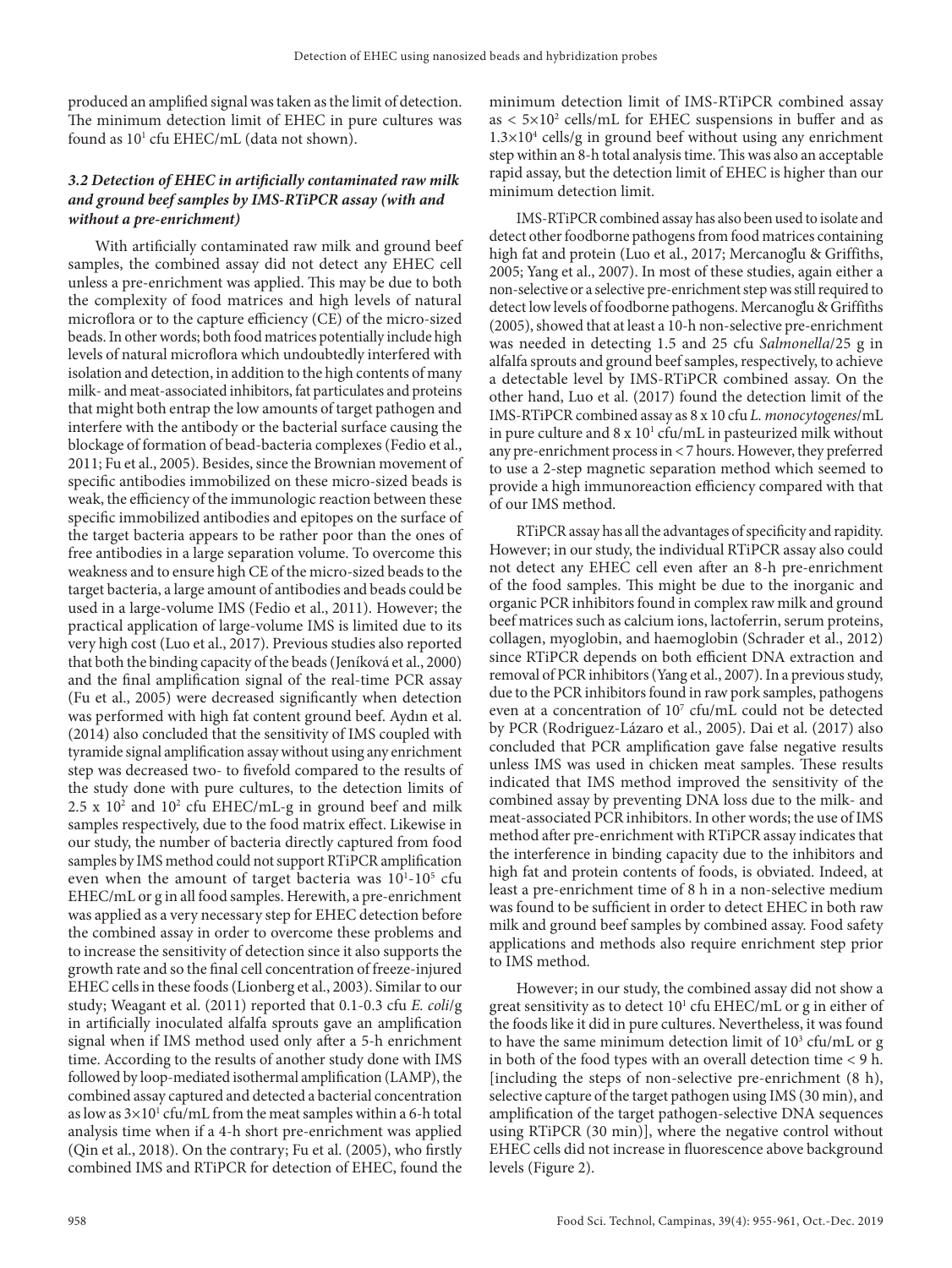

**Figure 2**. IMS-RTiPCR combined assay with artificially contaminated food samples. Blue graphic: EHEC; Black graphic: Negatif control; Green graphic: 10<sup>5</sup> cfu EHEC/mL; Red graphic: 10<sup>3</sup> cfu EHEC/mL.

### **4 Conclusion**

Consequently, by comparing the combined method with and without a pre-enrichment, the experimental results demonstrated that even the usage of these specific micro-sized beads did not improve EHEC detection in raw milk and ground beef samples and so gave false negative results unless a pre-enrichment applied. So; the use of this combined assay by food industry and food microbial analysis laboratories that are responsible from food safety and quality assurance, will shorten the detection time long before the foods are laid for consumption. The most of all, this combined assay will aid in the development of control measures for EHEC in not only raw milk and ground beef but also in freshly consumed leafy green vegetables which carry the potential risk of microbiological contamination due to the usage of untreated irrigation water, inappropriate organic fertilizers, wildlife or other sources that can occur anywhere from the farm to the fork. Furthermore, researchers has started to develop novel methods with improvements in terms of distinction of the viable cells from dead ones by IMS-RTiPCR combined methods.

#### **References**

- Allerberger, F., Wagner, M., Schweiger, P., Rammer, H.-P., Resch, A., Dierich, M. P., Friedrich, A. W., & Karch, H. (2001). *Escherichia coli* O157 infections and unpasteurised milk. *Eurosurveillance*, 6(10), 147- 151. [http://dx.doi.org/10.2807/esm.06.10.00379-en.](https://doi.org/10.2807/esm.06.10.00379-en) [PMid:11891383.](https://www.ncbi.nlm.nih.gov/entrez/query.fcgi?cmd=Retrieve&db=PubMed&list_uids=11891383&dopt=Abstract)
- Aydın, M., Herzig, G. P., Jeong, K. C., Dunigan, S., Shah, P., & Ahn, S. (2014). Rapid and sensitive detection of *Escherichia coli* O157:H7 in milk and ground beef using magnetic bead-based immunoassay coupled with tyramide signal amplification. *Journal of Food Protection*, 77(1), 100-105. [http://dx.doi.org/10.4315/0362-028X.JFP-13-274](https://doi.org/10.4315/0362-028X.JFP-13-274). [PMid:24406005.](https://www.ncbi.nlm.nih.gov/entrez/query.fcgi?cmd=Retrieve&db=PubMed&list_uids=24406005&dopt=Abstract)
- Centers for Disease Control and Prevention CDC. (1997). *Escherichia coli* O157:H7 infections associated with eating a nationally distributed commercial brand of frozen ground beef patties and burgers-Colorado. *Morbidity and Mortality Weekly Report*, 46(33), 777-778[. PMid:9272586.](https://www.ncbi.nlm.nih.gov/entrez/query.fcgi?cmd=Retrieve&db=PubMed&list_uids=9272586&dopt=Abstract)
- Chen, J., Shi, X., Gehring, A. G., & Paoli, G. C. (2014). Automated immunomagnetic separation for the detection of *Escherichia coli* O157:H7 from spinach. *International Journal of Food Microbiology*, 179(2), 33-37. [http://dx.doi.org/10.1016/j.ijfoodmicro.2014.03.022.](https://doi.org/10.1016/j.ijfoodmicro.2014.03.022) [PMid:24718031.](https://www.ncbi.nlm.nih.gov/entrez/query.fcgi?cmd=Retrieve&db=PubMed&list_uids=24718031&dopt=Abstract)
- Dai, F., Zhang, M., Xu, D., Yang, Y., Wang, J., Li, M., & Du, M. (2017). The development of methods for the detection of *Salmonella* in chickens by a combination of immunomagnetic separation and PCRs. *Biotechnology and Applied Biochemistry*, 64(6), 888-894. [http://dx.doi.org/10.1002/bab.1539.](https://doi.org/10.1002/bab.1539) [PMid:27730684.](https://www.ncbi.nlm.nih.gov/entrez/query.fcgi?cmd=Retrieve&db=PubMed&list_uids=27730684&dopt=Abstract)
- Denny, J., Bhat, M., & Eckmann, K. (2008). Outbreak of *Escherichia coli* O157:H7 associated with raw milk consumption in the Pacific Northwest. *Foodborne Pathogens and Disease*, 5(3), 321-328. [http://](https://doi.org/10.1089/fpd.2007.0072) [dx.doi.org/10.1089/fpd.2007.0072.](https://doi.org/10.1089/fpd.2007.0072) [PMid:18564912.](https://www.ncbi.nlm.nih.gov/entrez/query.fcgi?cmd=Retrieve&db=PubMed&list_uids=18564912&dopt=Abstract)
- Dynal. (2000). *Dynal bioscience product catalog* (pp. 76). Oslo: Dynal.
- Fedio, W. M., Jinneman, K. C., Yoshitomi, K. J., Zapata, R., Wendakoon, C. N., Browning, P., & Weagant, S. D. (2011). Detection of *E. coli* O157:H7 in raw ground beef by Pathatrix™ immunomagneticseparation, real-time PCR and cultural methods. *International Journal of Food Microbiology*, 148(2), 87-92. [http://dx.doi.org/10.1016/j.](https://doi.org/10.1016/j.ijfoodmicro.2011.05.005) [ijfoodmicro.2011.05.005.](https://doi.org/10.1016/j.ijfoodmicro.2011.05.005) [PMid:21641670.](https://www.ncbi.nlm.nih.gov/entrez/query.fcgi?cmd=Retrieve&db=PubMed&list_uids=21641670&dopt=Abstract)
- Fu, Z., Rogelj, S., & Kieft, T. L. (2005). Rapid detection of *Escherichia coli* O157:H7 by immunomagnetic separation and real-time PCR. *International Journal of Food Microbiology*, 99(1), 47-57. [http://](https://doi.org/10.1016/j.ijfoodmicro.2004.07.013) [dx.doi.org/10.1016/j.ijfoodmicro.2004.07.013.](https://doi.org/10.1016/j.ijfoodmicro.2004.07.013) [PMid:15718028.](https://www.ncbi.nlm.nih.gov/entrez/query.fcgi?cmd=Retrieve&db=PubMed&list_uids=15718028&dopt=Abstract)
- Ganesh, I., Tran, B. M., Kim, Y., Kim, J., Cheng, H., Lee, N. Y., & Park, S. (2016). An integrated microfluidic PCR system with immunomagnetic nanoparticles for the detection of bacterial pathogens. *Biomedical Microdevices*, 18(6), 116. [http://dx.doi.org/10.1007/s10544-016-](https://doi.org/10.1007/s10544-016-0139-y) [0139-y](https://doi.org/10.1007/s10544-016-0139-y)[. PMid:27975186.](https://www.ncbi.nlm.nih.gov/entrez/query.fcgi?cmd=Retrieve&db=PubMed&list_uids=27975186&dopt=Abstract)
- Gaulin, C., Levac, E., Ramsay, D., Dion, R., Ismaïl, J., Gingras, S., & Lacroix, C. (2012). *Escherichia coli* O157:H7 outbreak linked to raw milk cheese in Quebec, Canada: use of exact probability calculation and casecase study approaches to foodborne outbreak investigation. *Journal of Food Protection*, 75(5), 812-818. [http://](https://doi.org/10.4315/0362-028X.JFP-11-385) [dx.doi.org/10.4315/0362-028X.JFP-11-385.](https://doi.org/10.4315/0362-028X.JFP-11-385) [PMid:22564928.](https://www.ncbi.nlm.nih.gov/entrez/query.fcgi?cmd=Retrieve&db=PubMed&list_uids=22564928&dopt=Abstract)
- Goh, S., Newman, C., Knowles, M., Bolton, F. J., Hollyoak, V., Richards, S., Daley, P., Counter, D., Smith, H. R., & Keppie, N. (2002). *E. coli*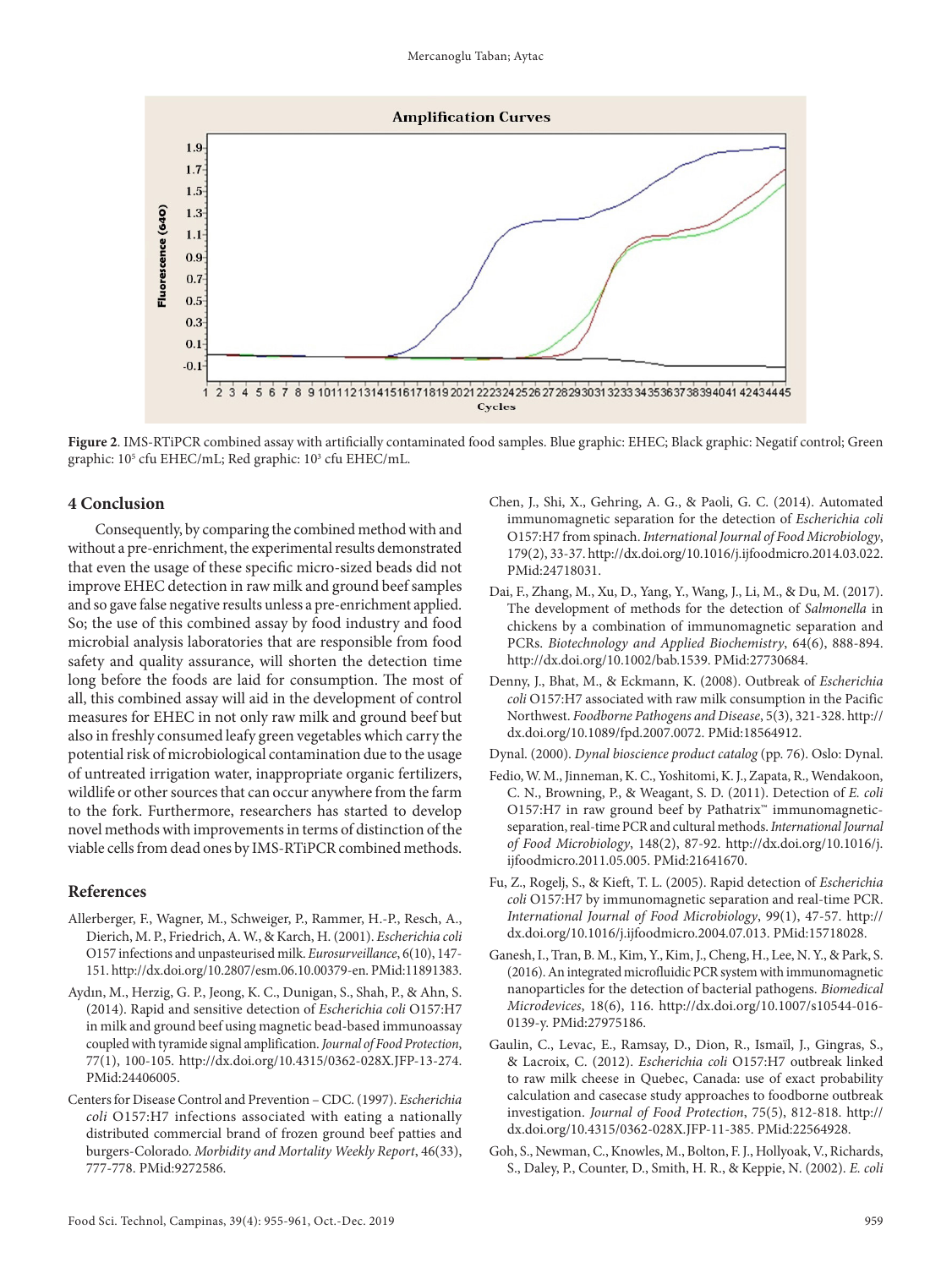O157 phage type 21/28 outbreak in North Cumbria associated with pasteurized milk. *Epidemiology and Infection*, 129(3), 451-457. [http://dx.doi.org/10.1017/S0950268802007835.](https://doi.org/10.1017/S0950268802007835) [PMid:12558327.](https://www.ncbi.nlm.nih.gov/entrez/query.fcgi?cmd=Retrieve&db=PubMed&list_uids=12558327&dopt=Abstract)

- Honish, L., Predy, G., Hislop, N., Chui, L., Kowalewska-Grochowska, K., Trottier, L., Kreplin, C., & Zazulak, I. (2005). An outbreak of *E. coli* O157:H7 hemorrhagic colitis associated with unpasteurized Gouda cheese. *Canadian Journal of Public Health*, 96(3), 182-184. [PMid:15913080.](https://www.ncbi.nlm.nih.gov/entrez/query.fcgi?cmd=Retrieve&db=PubMed&list_uids=15913080&dopt=Abstract)
- International Standard Organization ISO. (2001). *BS EN ISO 16654: microbiology of food and animal feeding stuffs-horizontal method for the detection of Escherichia coli O157*. Geneva: ISO.
- Jaakkonen, A., Salmenlinna, S., Rimhanen-Finne, R., Lundstrom, H., Heinikainen, S., Hakkinen, M., & Hallanvuo, S. (2017). Severe outbreak of sorbitol-fermenting *Escherichia coli* O157 via unpasteurized milk and farm visits, Finland 2012. *Zoonoses and Public Health*, 64(6), 468-475. [http://dx.doi.org/10.1111/zph.12327](https://doi.org/10.1111/zph.12327)[. PMid:28045227.](https://www.ncbi.nlm.nih.gov/entrez/query.fcgi?cmd=Retrieve&db=PubMed&list_uids=28045227&dopt=Abstract)
- Jeníková, G., Pazlarová, J., & Demnerová, K. (2000). Detection of *Salmonella* in food samples by the combination of immunomagnetic separation and PCR assay. *International Microbiology*, 3(4), 225-229. [PMid:11334305.](https://www.ncbi.nlm.nih.gov/entrez/query.fcgi?cmd=Retrieve&db=PubMed&list_uids=11334305&dopt=Abstract)
- King, L. A., Loukiadis, E., Mariani-Kurkdjian, P., Haeghebaert, P., Weill, F. X., Baliere, C., Ganet, S., Gouali, M., Vaillant, V., Pihier, N., Callon, H., Novo, R., Gaillot, O., Thevenot-Sergentet, D., Bingen, E., Chaud, P., & Valk, H. (2014). Foodborne trans-mission of sorbitol-fermenting *Escherichia coli* O157:[H7] via ground beef: an outbreak in northern France, 2011. *Clinical Microbiology and Infection*, 20(12), O1136-O1144. [http://dx.doi.org/10.1111/1469-](https://doi.org/10.1111/1469-0691.12736) [0691.12736.](https://doi.org/10.1111/1469-0691.12736) [PMid:24962059.](https://www.ncbi.nlm.nih.gov/entrez/query.fcgi?cmd=Retrieve&db=PubMed&list_uids=24962059&dopt=Abstract)
- Kraft, A. L., Lacher, D. W., Shelver, W. L., Sherwood, J. S., & Bergholz, T. M. (2017). Comparison of immunomagnetic separation beads for detection of six non-O157 Shiga toxin-producing *Escherichia coli* serogroups in different matrices. *Letters in Applied Microbiology*, 65(3), 213-219. [http://dx.doi.org/10.1111/lam.12771.](https://doi.org/10.1111/lam.12771) [PMid:28656639.](https://www.ncbi.nlm.nih.gov/entrez/query.fcgi?cmd=Retrieve&db=PubMed&list_uids=28656639&dopt=Abstract)
- Kumar, A., Grover, S., & Kumar Batish, V. (2013). Application of multiplex PCR assay based on uidR and fliCH7 genes for detection of *Escherichia coli* O157:H7 in milk. *The Journal of General and Applied Microbiology*, 59(1), 11-19. [http://dx.doi.org/10.2323/](https://doi.org/10.2323/jgam.59.011) [jgam.59.011](https://doi.org/10.2323/jgam.59.011)[. PMid:23518514.](https://www.ncbi.nlm.nih.gov/entrez/query.fcgi?cmd=Retrieve&db=PubMed&list_uids=23518514&dopt=Abstract)
- Lionberg, W. C., Restaino, L., Frampton, E. W., & Barbour, W. M. (2003). Efficacy of enrichment broths in the recovery of freezeinjured *Escherichia coli* O157:H7 in inoculated ground beef by PCR. *Journal of Food Protection*, 66(10), 1911-1915. [http://dx.doi.](https://doi.org/10.4315/0362-028X-66.10.1911) [org/10.4315/0362-028X-66.10.1911.](https://doi.org/10.4315/0362-028X-66.10.1911) [PMid:14572231.](https://www.ncbi.nlm.nih.gov/entrez/query.fcgi?cmd=Retrieve&db=PubMed&list_uids=14572231&dopt=Abstract)
- Luo, D., Huang, X. L., Mao, Y., Chen, C. C., Li, F. L., Xu, H. Y., & Xiong, Y. H. (2017). Two-step large-volume magnetic separation combined with PCR assay for sensitive detection of *Listeria monocytogenes* in pasteurized milk. *Journal of Dairy Science*, 100(10), 7883-7890. [http://dx.doi.org/10.3168/jds.2017-13140.](https://doi.org/10.3168/jds.2017-13140) [PMid:28803008.](https://www.ncbi.nlm.nih.gov/entrez/query.fcgi?cmd=Retrieve&db=PubMed&list_uids=28803008&dopt=Abstract)
- McCollum, J. T., Williams, N. J., Beam, S. W., Cosgrove, S., Ettestad, P. J., Ghosh, T. S., Kimura, A. C., Nguyen, L., Stroika, S. G., Vogt, R. L., Watkins, A. K., Weiss, J. R., Williams, I. T., & Cronquist, A. B. (2012). Multistate outbreak of *Escherichia coli* O157:H7 infections associated with in-store sampling of an aged raw-milk Gouda cheese. *Journal of Food Protection*, 75(10), 1759-1765. [http://dx.doi.](https://doi.org/10.4315/0362-028X.JFP-12-136) [org/10.4315/0362-028X.JFP-12-136](https://doi.org/10.4315/0362-028X.JFP-12-136). [PMid:23043823.](https://www.ncbi.nlm.nih.gov/entrez/query.fcgi?cmd=Retrieve&db=PubMed&list_uids=23043823&dopt=Abstract)
- Mendonca, M., Conrad, N. L., Conceição, F. R., Moreira, A. N., Silva, W. P., Aleixo, J. A. G., & Bhunia, A. K. (2012). Highly specific fiber optic immunosensor coupled with immunomagnetic separation for detection of low levels of *Listeria monocytogenes* and *L. ivanovii. BMC Microbiology*, 12, 275[. PMid:23176167.](https://www.ncbi.nlm.nih.gov/entrez/query.fcgi?cmd=Retrieve&db=PubMed&list_uids=23176167&dopt=Abstract)
- Mercanoglu Taban, B., & Aytac, S. A. (2009). Application of magnetic immuno-polymerase chain reaction assay for detection of *Salmonella* spp. in chicken meats. *European Food Research and Technology*, 229(4), 623-628. [http://dx.doi.org/10.1007/s00217-009-1091-3.](https://doi.org/10.1007/s00217-009-1091-3)
- Mercanoglu, B., & Aytac, S. A. (2006). Prevalence of *Escherichia coli* O157:H7 in various foods in Turkey: a study on the use of the IMS technique. *Archiv fur Lebensmittelhygiene*, 57(3), 76-79.
- Mercanoglu, B., & Griffiths, M. W. (2005). Combination of immunomagnetic separation with real-time PCR for rapid detection of *Salmonella* in milk, ground beef, and alfalfa sprouts. *Journal of Food Protection*, 68(3), 557-561. [http://dx.doi.org/10.4315/0362-028X-68.3.557.](https://doi.org/10.4315/0362-028X-68.3.557) [PMid:15771182.](https://www.ncbi.nlm.nih.gov/entrez/query.fcgi?cmd=Retrieve&db=PubMed&list_uids=15771182&dopt=Abstract)
- Morgan, D., Newman, C. P., Hutchinson, D. N., Walker, A. M., Rowe, B., & Majid, F. (1993). Verotoxinproducing *Escherichia coli* O157 infections associated with the consumption of yoghurt. *Epidemiology and Infection*, 111(2), 181-187. [http://dx.doi.org/10.1017/](https://doi.org/10.1017/S0950268800056880) [S0950268800056880.](https://doi.org/10.1017/S0950268800056880) [PMid:8405146.](https://www.ncbi.nlm.nih.gov/entrez/query.fcgi?cmd=Retrieve&db=PubMed&list_uids=8405146&dopt=Abstract)
- Nordstrom, J. L., Vickery, M. C. L., Blackstone, G. M., Murray, S. L., & Depaola, A. (2007). Development of a multiplex real-time PCR assay with an internal amplification control for the detection of total and pathogenic *Vibrio parahaemolyticus* bacteria in oysters. *Applied and Environmental Microbiology*, 73(18), 5840-5847. [http://dx.doi.](https://doi.org/10.1128/AEM.00460-07) [org/10.1128/AEM.00460-07](https://doi.org/10.1128/AEM.00460-07)[. PMid:17644647.](https://www.ncbi.nlm.nih.gov/entrez/query.fcgi?cmd=Retrieve&db=PubMed&list_uids=17644647&dopt=Abstract)
- Qin, Y., Puthiyakunnon, S., Zhang, Y., Wu, X., Boddu, S., Luo, B., & Fan, H. (2018). Rapid and specific detection of *Escherichia coli* O157:H7 in ground beef using immunomagnetic separation combined with loop-mediated isothermal amplification. *Polish Journal of Food and Nutrition Sciences*, 68(2), 115-123. [http://dx.doi.org/10.1515/](https://doi.org/10.1515/pjfns-2017-0014) [pjfns-2017-0014](https://doi.org/10.1515/pjfns-2017-0014).
- Roche/BIOTECON Diagnostics. (2007). *Roche/BIOTECON Diagnostics Foodproof ShortPrep I product manual* (pp. 8). Germany: Roche/ BIOTECON Diagnostics.
- Roche/BIOTECON Diagnostics. (2017). *Roche/BIOTECON Diagnostics Foodproof E. coli O157 Detection Kit product manual* (pp. 20). Germany: Roche/BIOTECON Diagnostics.
- Rodriguez-Lázaro, D., Pla, M., Scortti, M., Monzo, H. J., & Vazquez-Boland, J. A. (2005). A novel real-time PCR for *Listeria monocytogenes* that monitors analytical performance via an internal amplification control. *Applied and Environmental Microbiology*, 71(12), 9008-9012. [http://](https://doi.org/10.1128/AEM.71.12.9008-9012.2005) [dx.doi.org/10.1128/AEM.71.12.9008-9012.2005.](https://doi.org/10.1128/AEM.71.12.9008-9012.2005) [PMid:16332910.](https://www.ncbi.nlm.nih.gov/entrez/query.fcgi?cmd=Retrieve&db=PubMed&list_uids=16332910&dopt=Abstract)
- Schrader, C., Schielke, A., Ellerbroek, L., & Johne, R. (2012). PCR inhibitors-occurrence, properties and removal. *Journal of Applied Microbiology*, 113(5), 1014-1026. [http://dx.doi.org/10.1111/j.1365-](https://doi.org/10.1111/j.1365-2672.2012.05384.x) [2672.2012.05384.x](https://doi.org/10.1111/j.1365-2672.2012.05384.x)[. PMid:22747964.](https://www.ncbi.nlm.nih.gov/entrez/query.fcgi?cmd=Retrieve&db=PubMed&list_uids=22747964&dopt=Abstract)
- Wang, H., Li, Y., Wang, A., & Slavik, A. (2011). Rapid, sensitive, and simultaneous detection of three foodborne pathogens using magnetic nanobeadbased immunoseparation and quantum dotbased multiplex immunoassay. *Journal of Food Protection*, 74(12), 2039-2047. [http://](https://doi.org/10.4315/0362-028X.JFP-11-144) [dx.doi.org/10.4315/0362-028X.JFP-11-144.](https://doi.org/10.4315/0362-028X.JFP-11-144) [PMid:22186043.](https://www.ncbi.nlm.nih.gov/entrez/query.fcgi?cmd=Retrieve&db=PubMed&list_uids=22186043&dopt=Abstract)
- Wang, L., Li, P., Yang, Y., Xu, H., Aguilar, Z., Xu, H., Yang, L., Xu, F., Lai, W., Xiong, D., & Wei, H. (2014). Development of an immunomagnetic separation-propidium monoazide-polymerase chain reaction assay with internal amplification control for rapid and sensitive detection of viable *Escherichia coli* O157:H7 in milk. *International Dairy Journal*, 34(2), 280-286. [http://dx.doi.org/10.1016/j.idairyj.2013.07.006.](https://doi.org/10.1016/j.idairyj.2013.07.006)
- Weagant, S. D., & Bound, A. J. (2001). Evaluation of techniques for enrichment and isolation of *Escherichia coli* O157:H7 from artificiallycontaminated sprouts. *International Journal of Food Microbiology*, 71(1), 87-92. [http://dx.doi.org/10.1016/S0168-1605\(01\)00558-X.](https://doi.org/10.1016/S0168-1605(01)00558-X) [PMid:11764896.](https://www.ncbi.nlm.nih.gov/entrez/query.fcgi?cmd=Retrieve&db=PubMed&list_uids=11764896&dopt=Abstract)